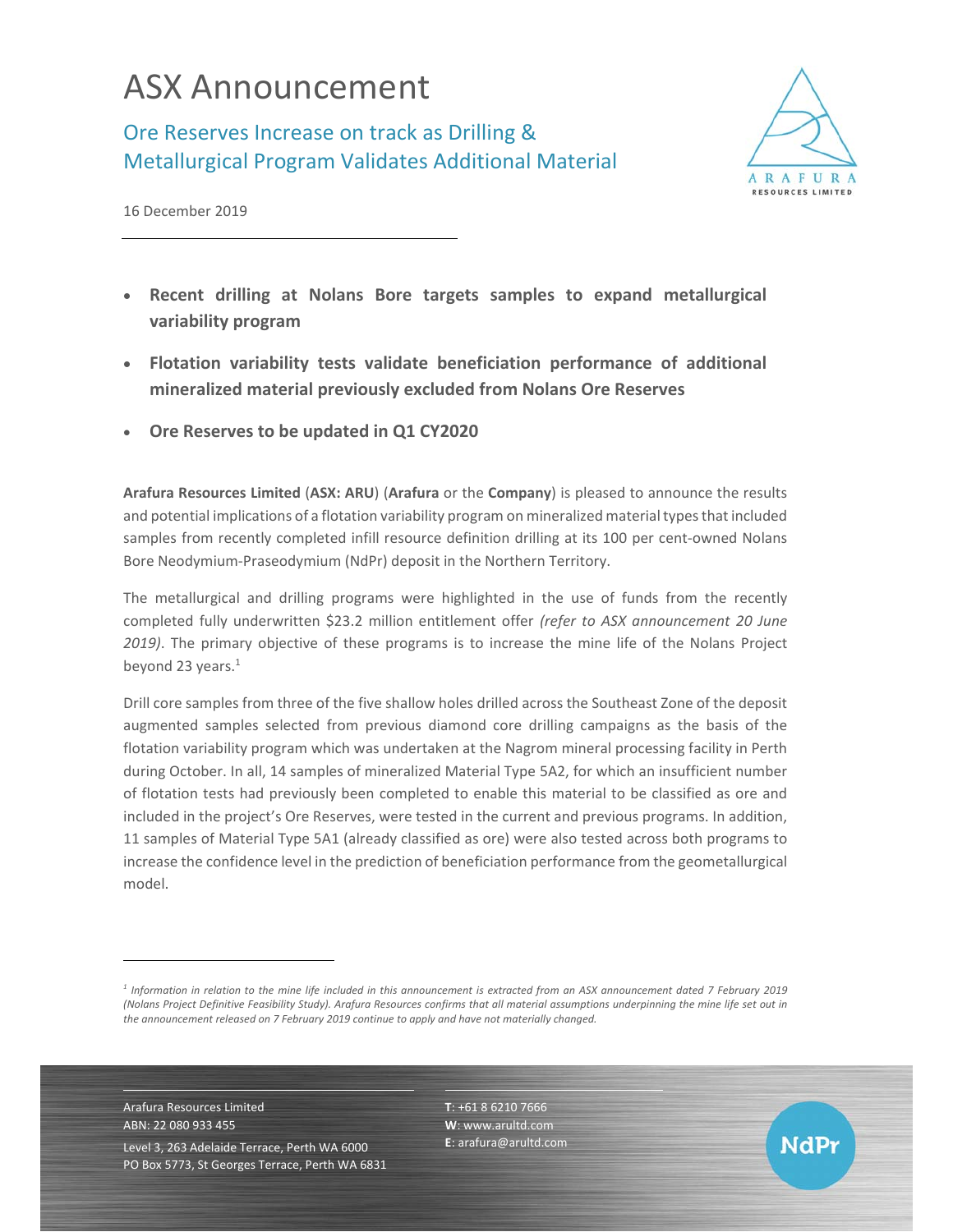

The flotation tests performed in line with expectations from a phosphate  $(P_2O_5)$  flotation perspective. This, together with an evaluation of rare earth (TREO) recovery and impurity (Fe, Al, Mg) deportment data, gives the Company the required confidence to adjust the project's geometallurgical model to now include 5A2 material. The updated geometallurgical model will now be the foundation of a new estimate of Ore Reserves for the Nolans Project. This outcome is expected to be reported during Q1 CY2020.

The implication of the success of the flotation variability program is that a substantial proportion of the 8.7 million tonnes of 5A2 material that was forecast in the project's Definitive Feasibility Study (DFS) to be stockpiled during mining has the potential to be processed and in so doing converted to Ore Reserves. This scenario was described in the DFS *(refer to ASX announcement 7 February 2019 and the Nolans Definitive Feasibility Study Summary Report)* as an upside case production schedule which could extend the processing life of the project and improve project economic outcomes.

**Drilling hole NBDH1105 at Nolans Bore (top L). 5A2 drill core sample for flotation variability program (top R). Flotation test at Nagrom (bottom).** 

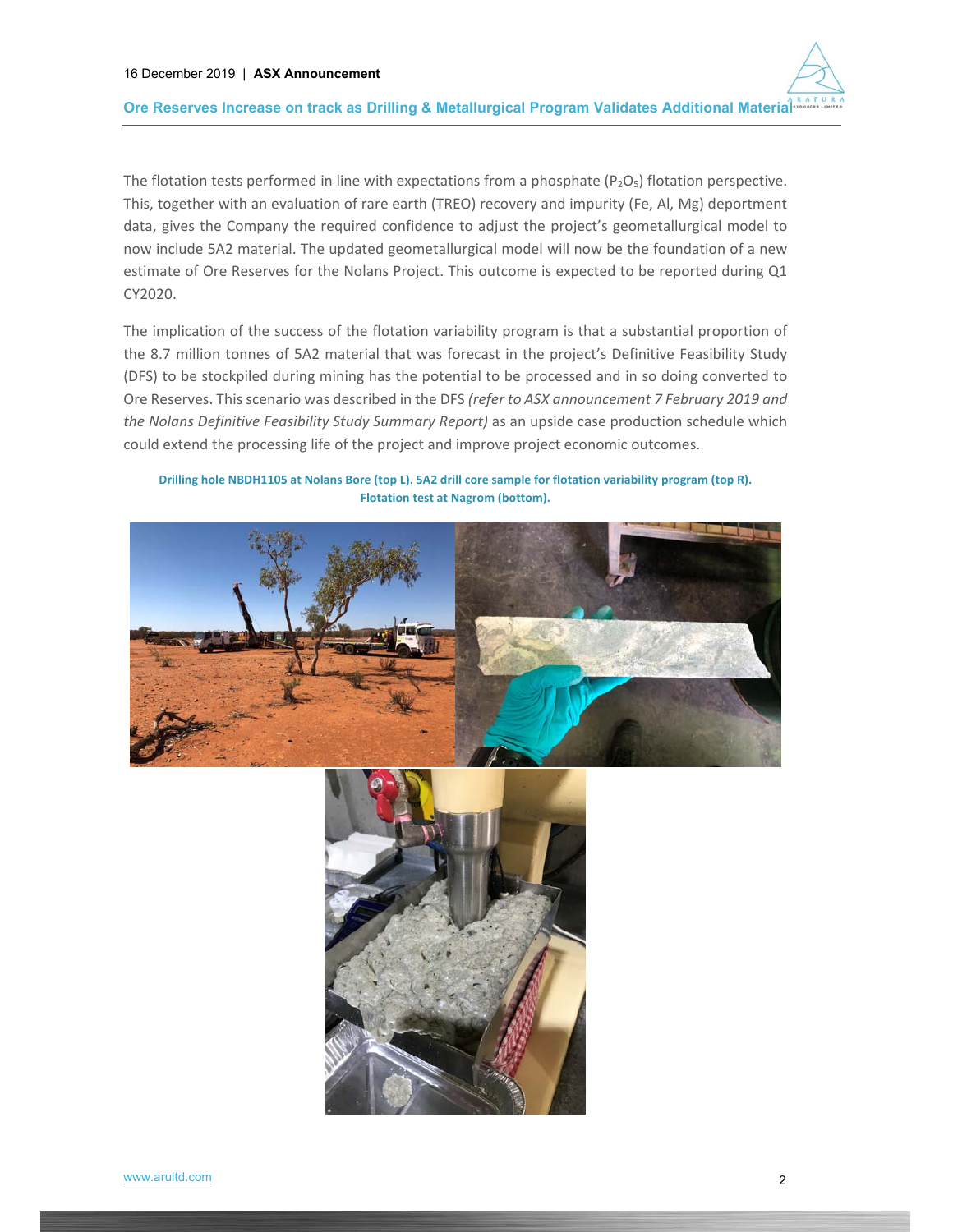

‐ ENDS ‐

## For further information contact: **Media enquiries:**

Gavin Lockyer **Container Containers** Cavin Luke Forrestal

Managing Director **Managing Director 1997** Media & Capital Partners T: +61 8 6210 7666 M: +61 411 479 144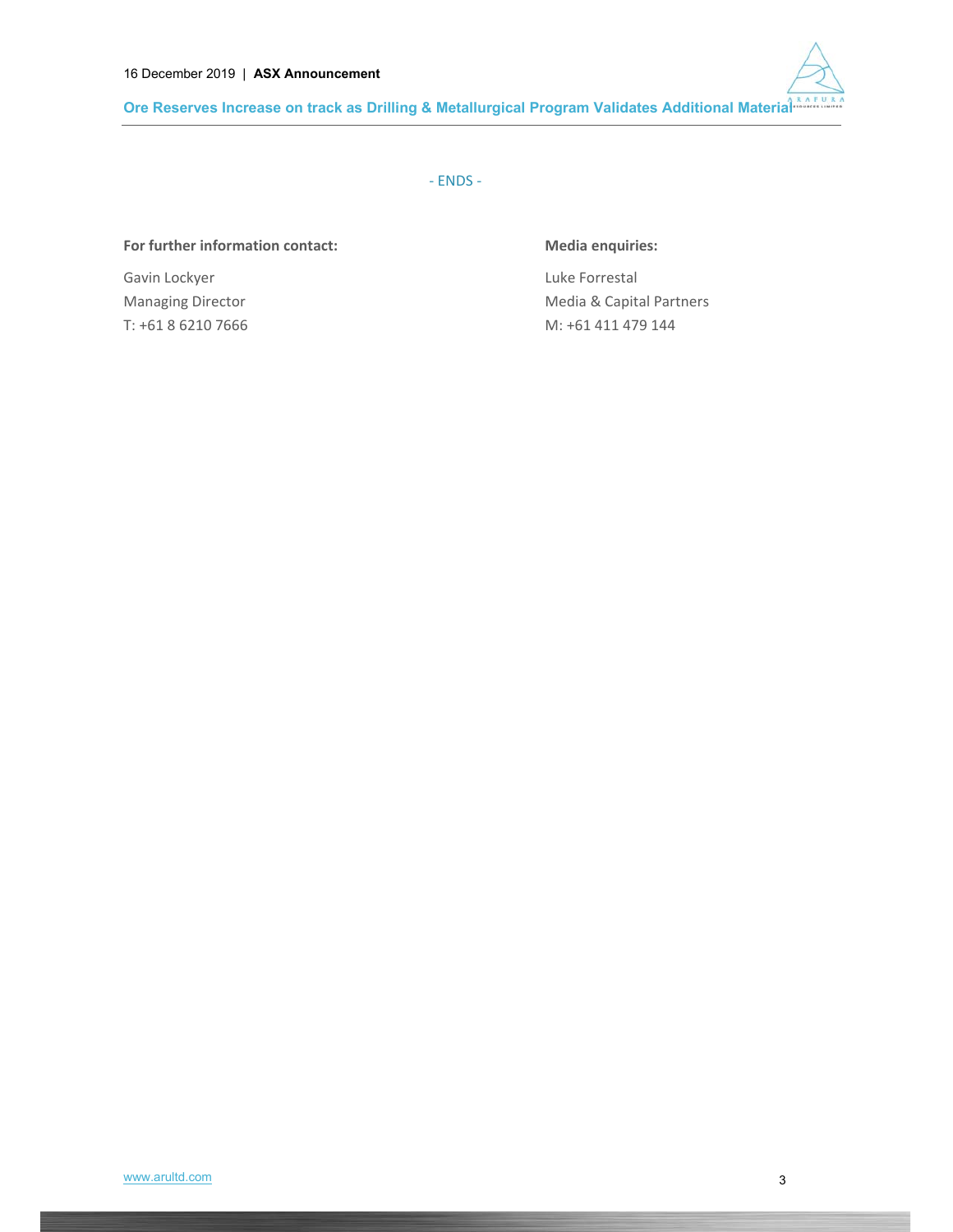**Ore Reserves Increase on track as Drilling & Metallurgical Program Validates Additional Material** 

## **Appendix**

**Summary of Flotation Variability Program Results** 



Phosphate  $(P_2O_5)$  grade recovery curves for the current variability program shows parallel performance with only a slight change in concentrate grade with increasing recovery. These results are similar to those from 5A1 samples tested in an earlier variability program which were included in the DFS geometallurgical model.



Phosphate  $(P_2O_5)$  recovery versus rare earth (REE) recovery demonstrates the variability of rare earth deportment between phosphate and silicate minerals (with only rare earths contained in phosphate minerals able to be recovered).